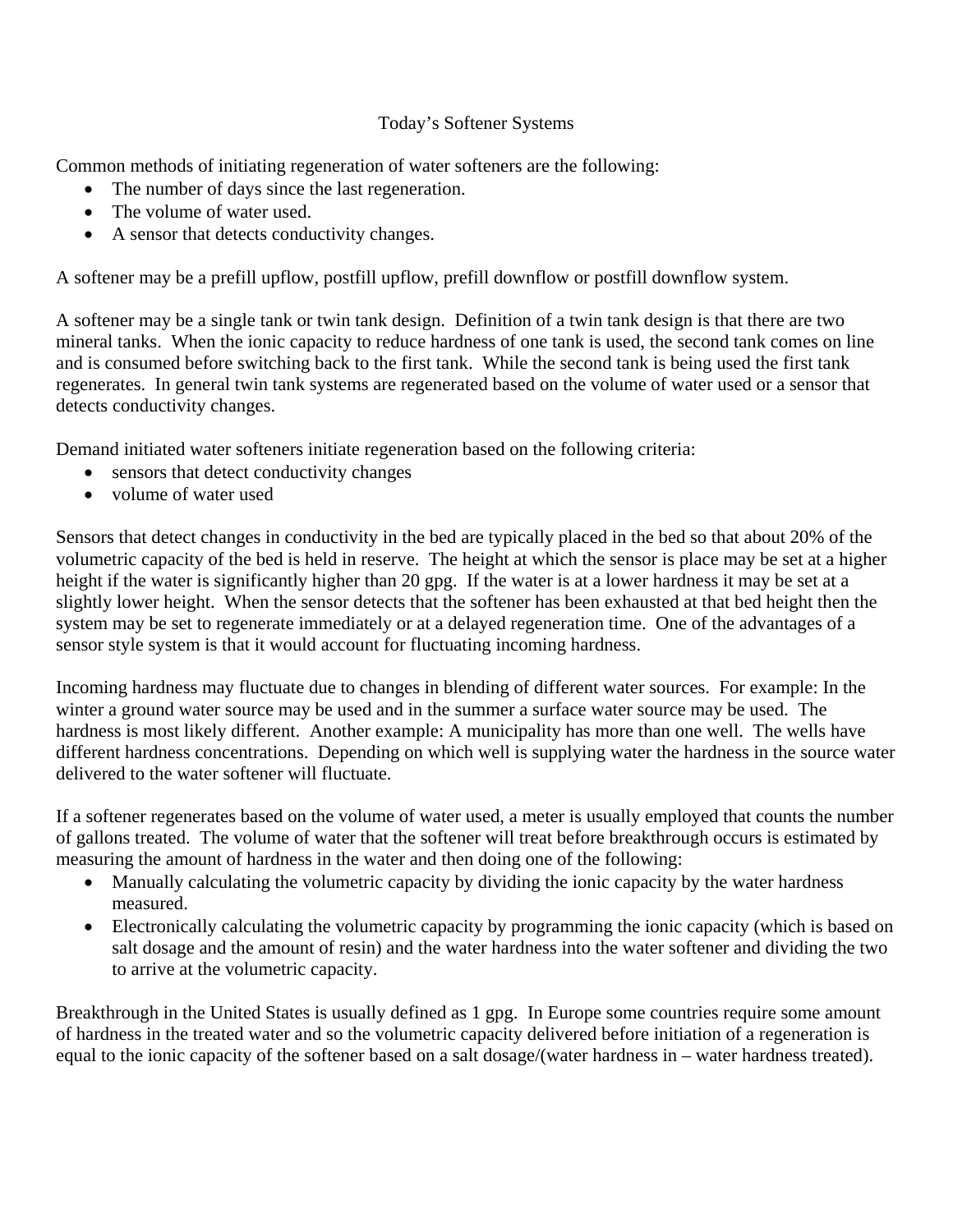For metered softeners the volume of water that will be treated for a given influent hardness before initiating regeneration does not automatically fluctuate with fluctuating incoming hardness.

When a volume capacity is determined, how much of that volume is used before a regeneration occurs varies. Where water hardness is consistent:

- Twin tank systems can be set to use the entire volume capacity.
- Prefill upflow single tank systems can be set to proportionally add the needed amount of salt based upon remaining capacity. However after a few regenerations at the lower salt dosages systems may trigger a regeneration at full salt dosage.
- For many pre or post fill down flow or post fill upflow single tank systems, the volume capacity may not be fully consumed before regeneration occurs. The volume capacity trigger point may be derated to avoid having hard water which would trigger a service call. Common methods of derating include the following:
	- o reducing the capacity by up to 75 gallons per day per person. It is estimated that each person would use about 75 gallons per day of hot and cold water.
	- o Having some type of algorithm that automatically estimates how much water would be used the next day and then comparing it to the remaining capacity. The algorithm's typically adjust based on past water usage.

If a softener has the same injector, amount of the same resin, regenerated with the same amount of salt, with the same distributor design and regenerates solely on days between regenerations, that softener would have the same ionic capacity rating(s) as a demand initiated regeneration softener.

The reason for this is that the ionic capacity test is based on the pounds of salt used for regeneration for a given volume of resin and determining the gallons of water treated to a break through of 1 grain or hardness as calcium carbonate per gallon.

The efficiency rating of a softener typically is based upon the ionic capacity generated per pound of salt and the amount of water consumed during the regeneration. By regenerating at the lower end of the salt dosage/capacity curve, capacities of over 5000 grains/pound of salt can be achieved. However if a softener with this salt setting was installed on a water supply that was in the 20 gpg range it would generally not work very well over an extended period of time.

Efficiency ratings of softeners also do not take into account true brine reclaim systems. A brine reclaim system reuses a part of the waste brine stream. A brine reclaim system is not the same as a brine diversion system. A brine diversion system is where the waste stream during the brining cycle is diverted to a holding tank for later collection and disposal.

Portable exchange tanks are typically regenerated off site and do not have an efficiency rating.